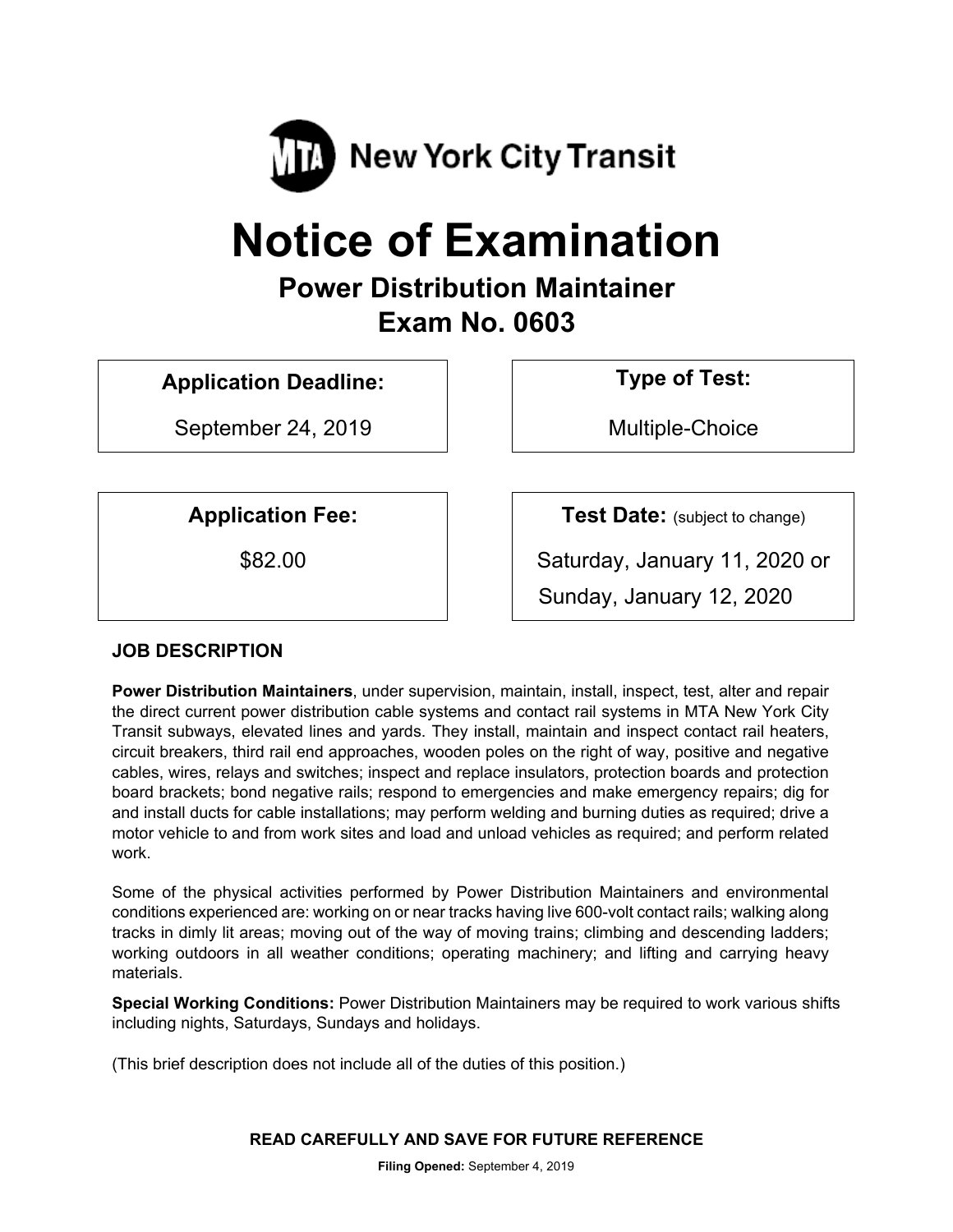#### **SALARY AND BENEFITS**

The current minimum salary for Power Distribution Maintainer is \$31.04 per hour for a 40-hour week increasing to \$36.52 per hour in the sixth year of service. These rates are subject to change. The benefits of this position include, but are not limited to, night and weekend salary differentials, paid holidays, vacation and sick leave, a comprehensive medical plan and a pension plan.

#### **HOW TO QUALIFY**

**Education and Experience Requirements:** By the **last day of the Application Period,** you must meet one of the following requirements:

- 1. Four years of full-time satisfactory experience as a fully trained electrical distribution maintainer performing work in the maintenance, installation, inspection, testing, altering and repair of electrical power cable or power distribution cable systems; or
- 2. Three years of full-time satisfactory experience as described in "1" plus:
	- a) Graduation from an approved vocational high school with a major course of study in the electrical or electronic field; or
	- b) Graduation from a trade or technical school with a major course of study in the electrical or electronic field totaling 600 hours; or
	- c) Graduation from an accredited college or university with an associate degree in electrical, electronic or electromechanical technology, or a closely related field; or
- 3. Two years of full-time satisfactory experience as described in "1" above, plus a baccalaureate degree from an accredited college or university in electrical engineering, electronic technology, electrical engineering technology, electromechanical technology, or a closely related field; or
- 4. Completion of a four-year full-time apprenticeship in the electrical, electronic or electromechanical trade recognized by the New York State Department of Labor, the United States Department of Labor or any state apprenticeship council which is recognized by the United States Department of Labor.

The vocational high school, technical school, or trade school must be approved by a State's Department of Education or a recognized accrediting organization. The college or university must be accredited by regional, national, professional or specialized agencies recognized as accrediting bodies by the U.S. Secretary of Education, and by the Council for Higher Education Accreditation (CHEA).

You are responsible for determining whether you meet the qualification requirements for this examination prior to submitting the *Application*. You may be given the multiple-choice exam before we determine if you meet the qualification requirements. If you are marked "Not Qualified," your *Application* fee will **not** be refunded and you will **not** receive a score.

#### **REQUIREMENTS TO BE APPOINTED**

**Driver License Requirement:** At the time of appointment, you must have a motor vehicle driver license valid in the State of New York with no disqualifying restrictions that would preclude the performance of the duties of this title. If you have serious moving violations, a license suspension or an accident record, you may be disqualified. This license must be maintained for the duration of your employment in the title.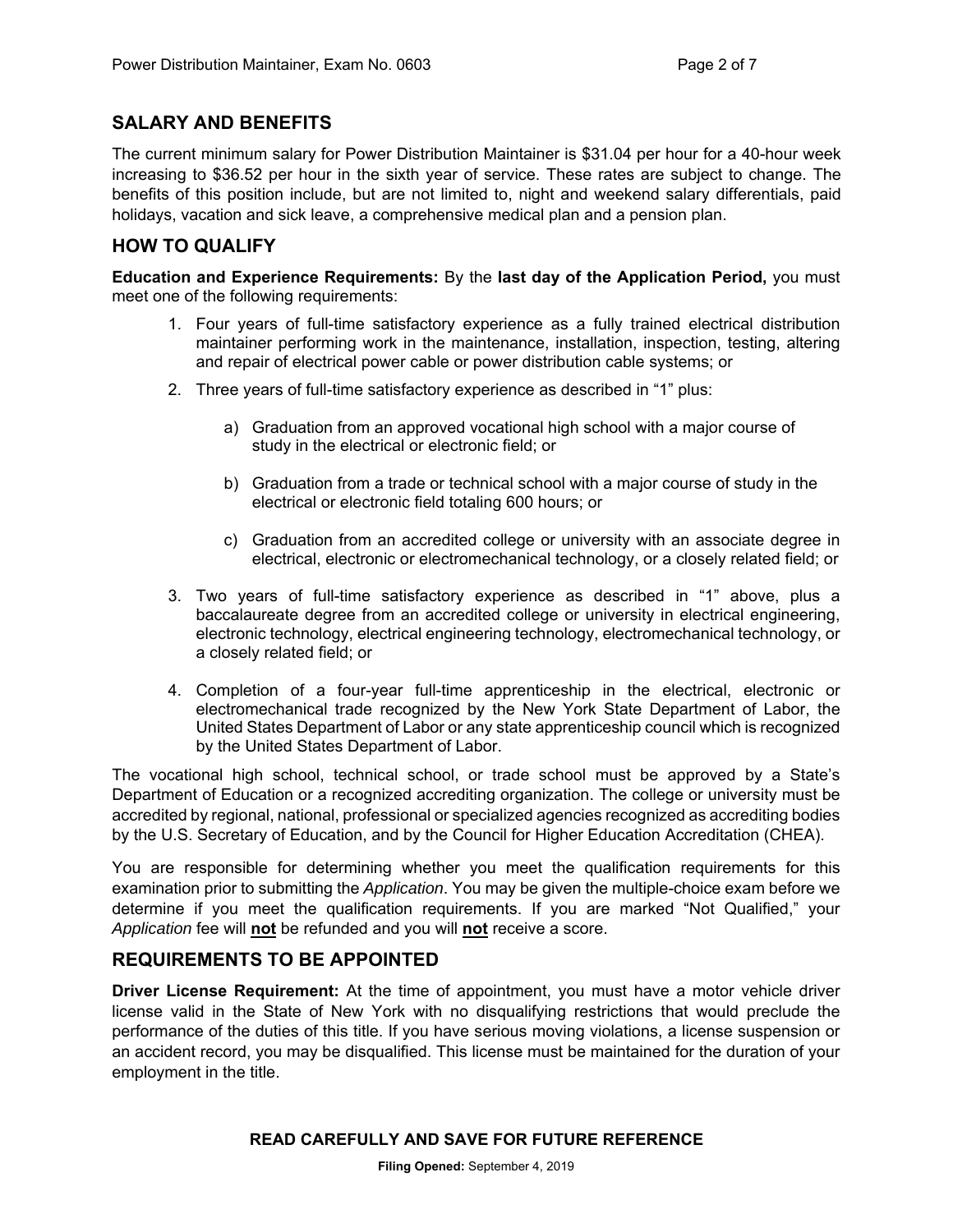# **REQUIREMENTS TO BE APPOINTED** (Continued)

**Drug Screening Requirement:** You must pass a drug screening in order to be appointed, and if appointed, you will be subject to random drug and alcohol tests for the duration of your employment. Additionally, if you have tested positive on a drug or alcohol test or had a refusal to test during preemployment or while employed by a Federal DOT-regulated employer during the applicable period, you must have completed the Substance Abuse Professional (SAP) evaluation, referral and education/treatment process required by federal law in order to be appointed to this safety-sensitive position.

**Residency:** New York City residency is not required for this position.

**English Requirement:** You must be able to understand and be understood in English.

**Proof of Identity:** Under the Immigration Reform and Control Act of 1986, you must be able to prove your identity and your right to obtain employment in the United States prior to employment with MTA New York City Transit.

# **HOW TO OBTAIN AN APPLICATION**

During the application period, the application and other required forms for this examination will be attached to this Notice of Examination. Additional copies may be obtained during the application period at http://mta.info/nyct/hr/appexam.htm, or you may obtain a printed copy in person at the MTA Exam Information Center, as indicated below. Computers with internet access are available on a limited basis at branches of the New York Public Library, the Brooklyn Public Library and the Queens Library to patrons with a valid library card.

**MTA Exam Information Center:** Open Monday through Friday, from 9 AM to 3 PM, in the lobby at 180 Livingston Street, Brooklyn, New York. Directions: take the A, C, F or R trains to the Jay Street-Metro Tech Station, or the 2, 3, or the G train to the Hoyt Street Station.

# **REQUIRED FORMS**

- 1. **Application:** Make sure that you follow all instructions included with your *Application*, including payment of fee. Save a copy of the instructions for future reference.
- 2. **Education and Experience Test Paper:** Write your social security number in the box at the top of the cover page, and the examination title and number in the box provided. This form must be filled out completely and in detail for you to receive your proper rating. Keep a copy of your completed Education and Experience Test Paper for your records.
- 3. **Foreign Education Fact Sheet (required only if you need credit for your foreign education for this examination):** If you were educated outside the United States, you must have your foreign education evaluated to determine its equivalence to education obtained in the United States. The services that are approved to make this evaluation, as well as instructions on how to submit this evaluation are listed in the *Foreign Education Fact Sheet* included with your application packet. When you contact the evaluation service, ask for a "document-by-document" (general) evaluation of your foreign education. Your foreign education evaluation **must** be submitted directly to NYC Transit's Examinations Unit by the service completing the evaluation. Foreign education evaluations received directly from applicants will **not** be accepted. You can also access the *Foreign Education Fact Sheet* on our website at http://web.mta.info/nyct/hr/forms\_instructions.htm.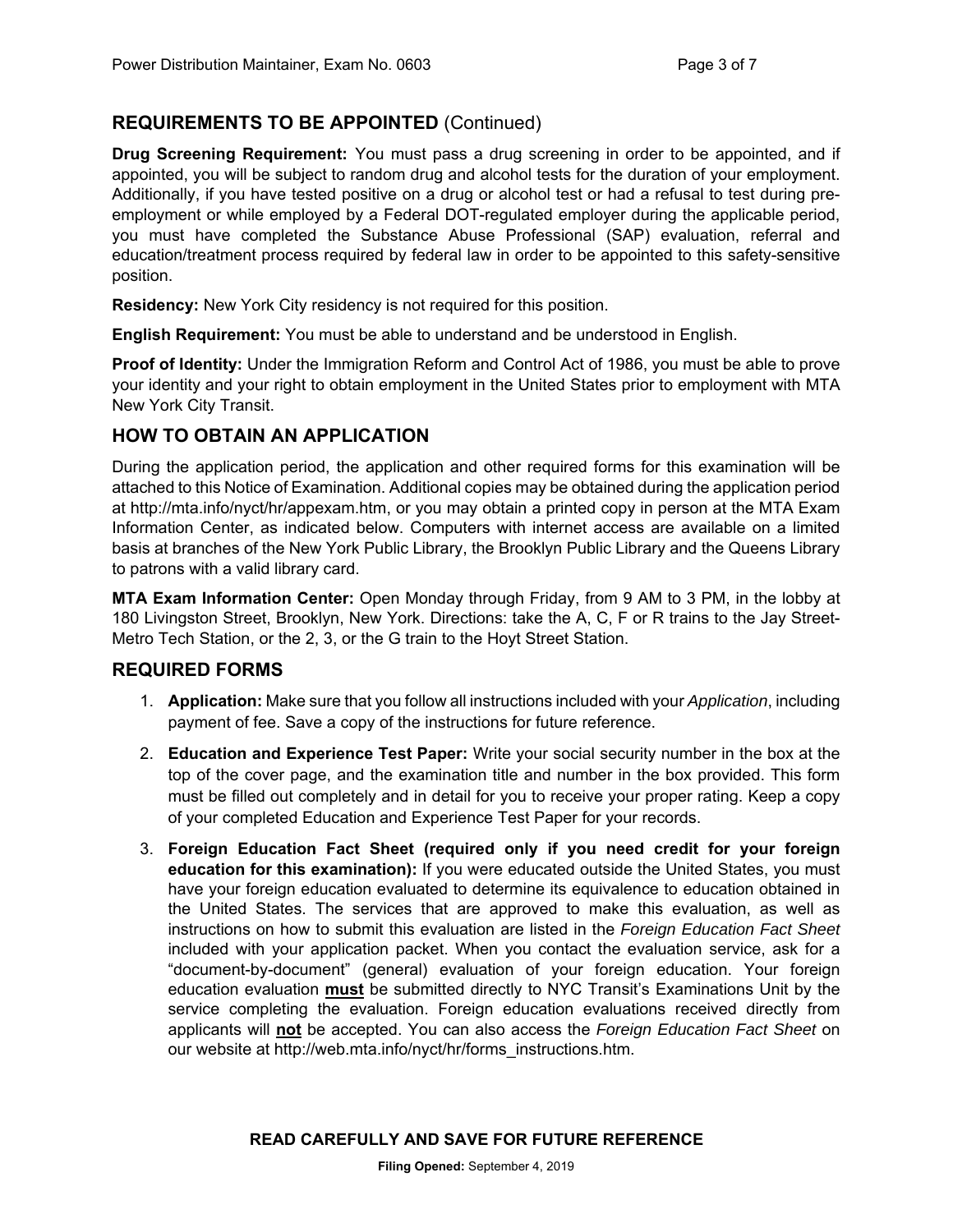# **HOW TO SUBMIT AN APPLICATION AND PAY THE APPLICATION FEE**

If you believe you meet the requirements in the "How to Qualify" section, you **must** apply by mail. MTA New York City Transit will **not** accept *Applications* in person.

#### **Applications by Mail must:**

- 1. Include all of the required forms, as indicated in the "Required Forms" section above.
- 2. Be postmarked by the last day of the application period.
- 3. Be mailed to the address in the "Correspondence" section of this notice.
- 4. Include the appropriate fee in the form of a money order.

#### **The Money Order (Postal Money Order Preferred) must:**

- 1. Be made payable to MTA New York City Transit.
- 2. Be valid for one year.
- 3. Have the following information written on it: your name, home address, the last four digits of your social security number, the exam title and exam number.

Save your money order receipt for future reference and proof of filing an *Application*.

#### **Cash and personal checks will not be accepted**.

**Application Fee:** This fee is generally non-refundable. Under special circumstances, you may be entitled to a refund. You should refer to the Department of Citywide Administrative Services (DCAS) General Exam Regulations to determine if you are entitled to a refund prior to requesting one. You can refer to the bottom of the last page of this Notice of Examination for instructions on how to obtain a copy of the DCAS General Exam Regulations.

# **HOW TO SUBMIT AN APPLICATION WHEN REQUESTING A FEE WAIVER**

Applicants who wish to request a fee waiver must obtain an *Application* in person at the MTA Exam Information Center as indicated above and must submit the *Application* and required forms by mail to the address in the "Correspondence" section below **by the last day of the application period**.

MTA New York City Transit will not accept *Applications* in person. Additional information on how to request an application fee waiver is available with the *Application.*

# **ADMISSION LETTER**

An *Admission Letter* will be mailed to you about 10 days before the first date of the multiple-choice test. If you do not receive an *Admission Letter* at least 4 days before this date, you may obtain a duplicate letter at the MTA Exam Information Center (as indicated above). A paper copy of the *Admission Letter* is your ticket for admission to the test.

Applicants **must** keep their mailing address **up to date**. Please refer to the Correspondence section below for instructions on how to update your address and other contact information.

# **THE TEST**

You will be given a competitive multiple-choice test. A score of at least 70% is required to pass this test. Your score on this test will determine your place on the eligible list.

You will be scheduled to take the test on one of the dates listed in the above "Test Date" box. You will be randomly assigned to a test date and location, and you cannot request that your scheduled test date or location be changed, unless you meet the conditions in the "Special Arrangements" section below.

#### **READ CAREFULLY AND SAVE FOR FUTURE REFERENCE**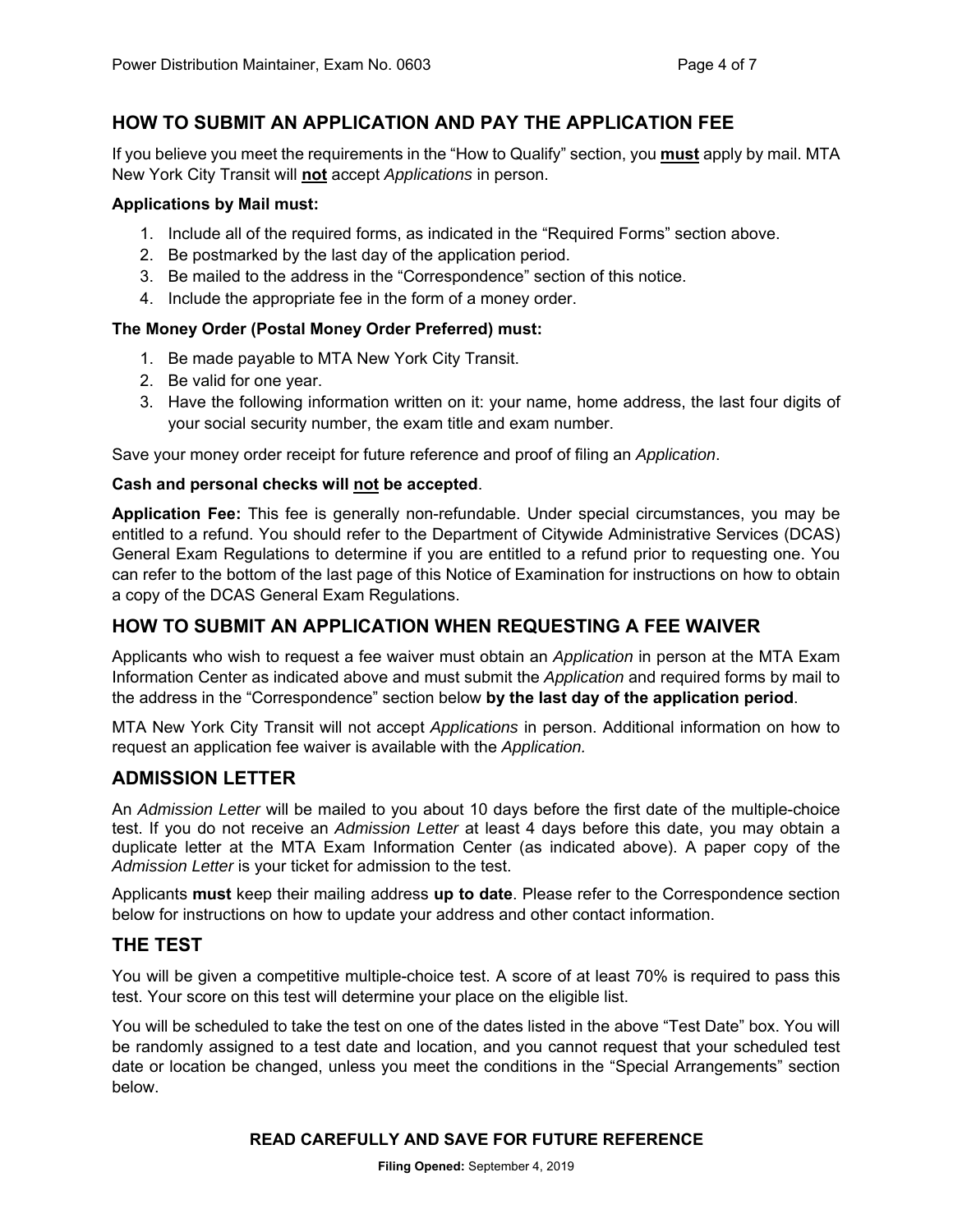# **THE TEST** (Continued)

Veterans' or Disabled Veterans' Credit will be granted only to eligible passing candidates who request that they be applied. Veterans' or Disabled Veterans' Credit should be requested at the time of application, but **must** be requested before the date the eligible list is established. Claims for Veterans' or Disabled Veterans' Credit cannot be made once the eligible list is established.

The multiple-choice test may include questions that require the use of any of the following knowledge areas/abilities: installation, maintenance and inspection of power distribution equipment; tools and electrical measuring devices used in power distribution work; electrical principles and theory; circuit schematics; electrical work including related computations; safe work practices and procedures; and other related areas.

# **TEST ADMINISTRATION GUIDELINES**

**Warning:** You are not permitted to enter the test site with cellular phones, smart watches, beepers, pagers, cameras, portable media players, or other electronic devices. Calculators are permitted; however they must be handheld, battery or solar powered, numeric only. Calculators with functions **other than** addition, subtraction, multiplication and division **are prohibited**. Electronic devices with an alphabetic keyboard, word processing, or data recording capabilities, such as planners, organizers, etc., are prohibited. If you use any of these devices in the building at any time before, during, or after the test, you may **not** receive your test results, your test score may be nullified, and your application fee will **not** be refunded.

You may not have any other person, including children, present with you while you are being processed for or taking the test and no one may wait for you inside of the test site while you are taking the test.

**Required Identification: You are required to bring one (1) form of valid (non-expired) signature and photo bearing identification to the test site**. The name that was used to apply for the exam must match the first and last name on the photo ID. A list of acceptable identification documents is provided below**. If you do not have an acceptable ID, you may be denied testing.** Acceptable forms of identification (bring one) are as follows: State issued driver's license, State issued identification card, US Government issued Passport, US Government issued Military Identification Card, US Government issued Alien Registration Card, IDNYC, Employer ID with photo, or Student ID with photo.

**Leaving:** You must leave the test site once you finish the test. If you leave the test site after being fingerprinted but before finishing the test, you will not be permitted to re-enter. If you disregard this instruction and re-enter the test site, you may not receive your test results, your test score may be nullified, and your application fee will not be refunded.

# **THE TEST RESULTS**

If you meet the qualifying education and experience requirements and pass the competitive multiplechoice test, your name will be placed in final score order on an eligible list and you will be given a list number. You will be notified by mail of your test results. If you meet all requirements and conditions, you will be considered for appointment when your name is reached on the eligible list.

# **ADDITIONAL INFORMATION**

**Promotion Examination:** A promotion examination for this title is being held for eligible MTA New York City Transit employees. The names appearing on the promotion list will be considered first in filling vacancies.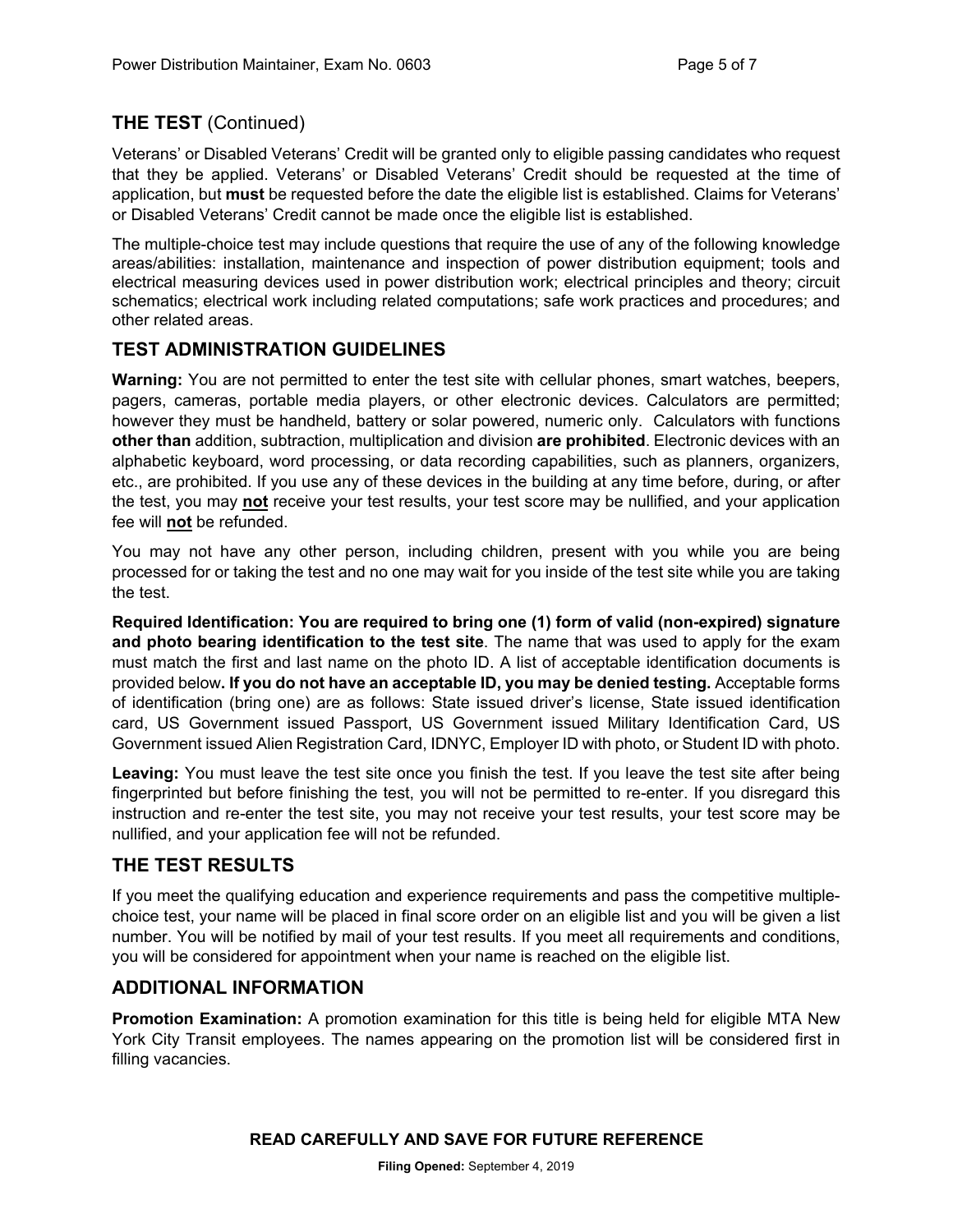# **SPECIAL ARRANGEMENTS**

**Special Test Accommodations:** If you plan to request special testing accommodations due to disability or an alternate test date due to your religious belief, follow the instructions included with your *Application* and mail your request to the address found in the "Correspondence" section below no later than 30 days prior to the first scheduled test date.

**Make-Up Test:** You may apply for a make-up test if you cannot take the mulitple choice test on the scheduled date for any of the following reasons:

- 1. Compulsory attendance before a public body;
- 2. On-the-job injury or illness caused by municipal employment where you are an officer or employee of the City;
- 3. Absence from the test within one week after the death of a spouse, domestic partner, parent, sibling, child, or child of a domestic partner where you are an officer or employee of the City;
- 4. Absence due to ordered military duty;
- 5. A clear error for which MTA New York City Transit is responsible; or
- 6. A temporary disability, pregnancy-related, or child-birth related condition preventing you from taking the test.

To request a make-up test, mail your request with your documentation of special circumstances to the address found in the "Correspondence" section below within 60 days of your scheduled test date or make the request within 90 days after performing ordered military duty.

#### **CORRESPONDENCE**

**Change of Contact Information:** It is critical that you keep your contact information (telephone number, mailing address and/or email address) current with MTA New York City Transit. You may miss important information about your exam(s) or consideration for appointment or promotion, including important information that may require a response by a specified deadline, if we do not have your correct contact information. To update your contact information, you must do one of the following:

- 1. Visit us at the MTA Exam Information Center;
- 2. Email us at examsunit@nyct.com, with the subject named 'Contact Info Update'; or
- 3. Mail us at the address below, with the words 'Contact Info Update' next to the exam title.

Your request must include your full name, exam title(s), exam number(s) and your old and new telephone numbers, mailing and/or email address**. All changes to an MTA employee's contact information must also be made through the MTA Business Service Center (BSC) via the employee portal at http://www.mymta.info.** 

All other correspondence must be sent to the following address:

Power Distribution Maintainer, Exam No. 0603 MTA New York City Transit 180 Livingston Street, Room 4070 Brooklyn, NY 11201

**READ CAREFULLY AND SAVE FOR FUTURE REFERENCE**